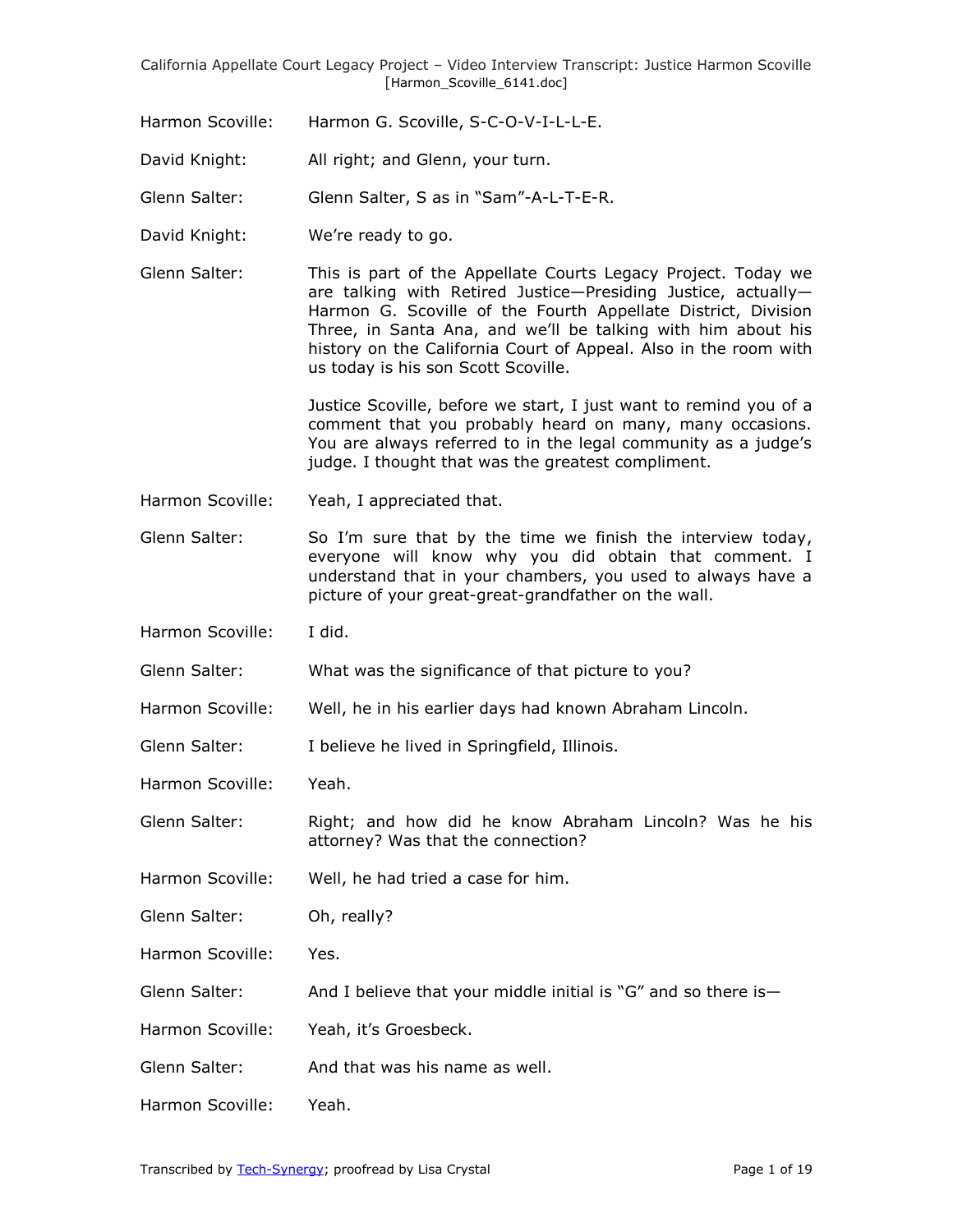- Glenn Salter: So when he . . . my understanding is when he went to leave Springfield, Abraham Lincoln was opposed to that.
- Harmon Scoville: Well, I don't know that that was necessarily so; I do know that he left.
- Glenn Salter: And where did he go?
- Harmon Scoville: To Utah.
- Glenn Salter: Utah. And I believe you were born in Utah—Ogden, Utah?
- Harmon Scoville: Yes, that's right.
- Glenn Salter: December 21, 1922.
- Harmon Scoville: Right.
- Glenn Salter: What was the area like there when you grew up in the 1920s?
- Harmon Scoville: It was nice—nice area. Had snow in the wintertime; summertime, real good.
- Glenn Salter: Was this sort of a rural area?
- Harmon Scoville: No, no. We had a large brick house. My dad made sure that it was well done.
- Glenn Salter: And what business was he in at that time?
- Harmon Scoville: My dad was in the broom business.
- Glenn Salter: Manufacturing brooms?
- Harmon Scoville: Yes, he owned a lot of factories through the United States.
- Glenn Salter: Oh, he did; do you remember the name of those factories?
- Harmon Scoville: Well, it was Fuller Broom Company.
- Glenn Salter: Oh, really? I understand, though, that after a few years there, he moved on to Los Angeles.
- Harmon Scoville: That's right. And we came with him.
- Glenn Salter: Do you remember why he decided to move to Los Angeles?
- Harmon Scoville: Well, times were rough. It was very hard, and he had a brother who had an interest, as well as my dad, in a broom factory in Los Angeles; and so that was where they went.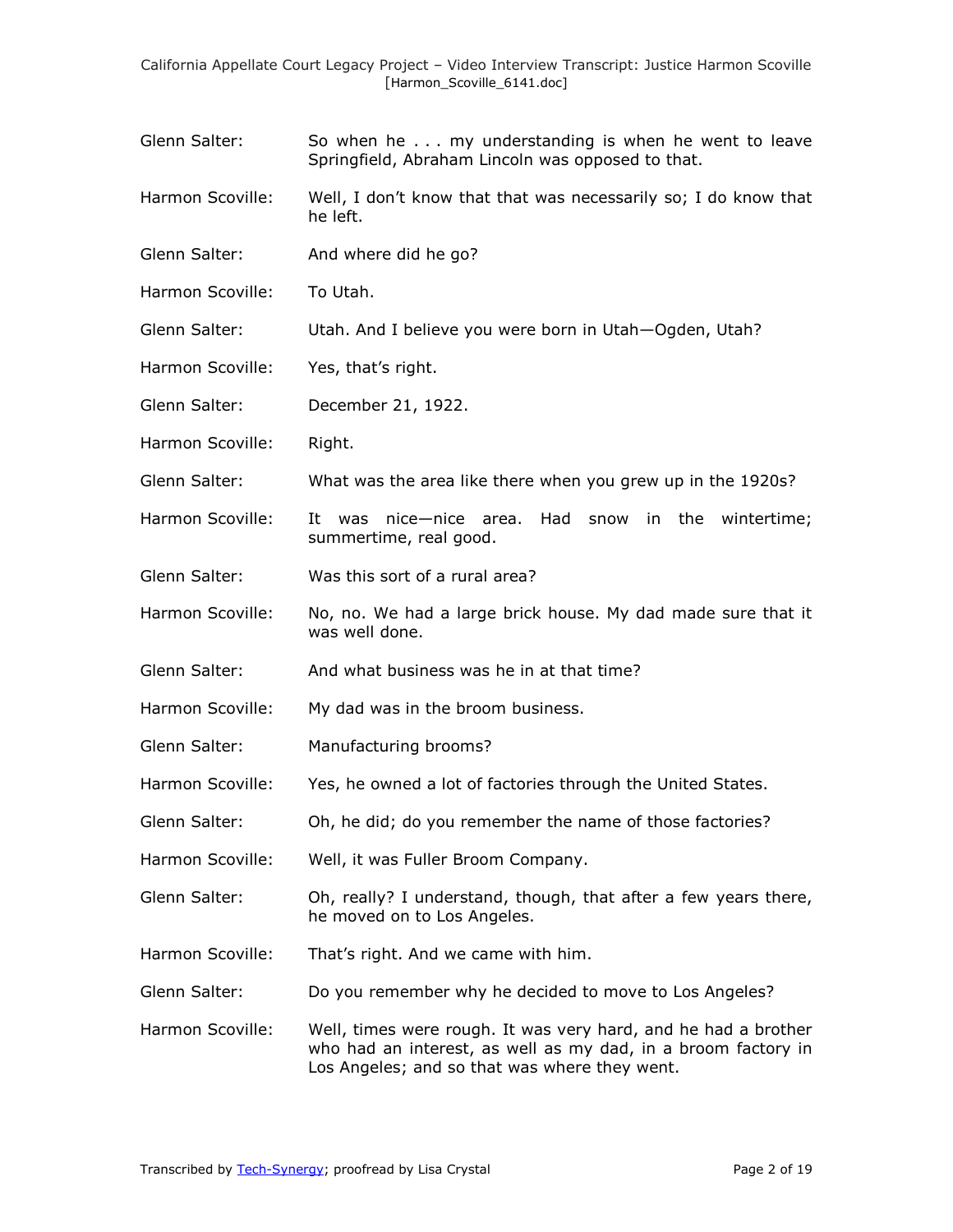Glenn Salter: Do you remember where in Los Angeles that broom factory was?

Harmon Scoville: Yeah, it was on East 4th Street in Los Angeles.

- Glenn Salter: Let's see, I understand that you actually worked in the broom factory for a while.
- Harmon Scoville: I did, starting at 11 years of age.
- Glenn Salter: And what were you hired to do?
- Harmon Scoville: I used to have to sort out the corn in the morning, broomcorn, and load the trucks. And it was a miserable job; I didn't like it at all.

# $(00:04:55)$

- Glenn Salter: Is that when you first started having thoughts that you wanted to maybe do something else?
- Harmon Scoville: Yes, I wanted to have something that I could wear a shirt to.
- Glenn Salter: *[Laughing]* And I understand you had some friend, a friend whose father worked in the legal business at that time—was a court clerk, I believe.
- Harmon Scoville: Yes, he was a court clerk in Ogden, Utah.
- Glenn Salter: Oh, I thought he was a court clerk here in Los Angeles.
- Harmon Scoville: No.
- Glenn Salter: Did you get to go to any court proceedings when you were younger here in Los Angeles?
- Harmon Scoville: Oh, yes, I did.
- Glenn Salter: Do you remember any of those proceedings? Was this the superior court in downtown Los Angeles?
- Harmon Scoville: No, I don't remember.
- Glenn Salter: Okay. I was always sort of curious: Did your mother work in the family business as well?
- Harmon Scoville: No.
- Glenn Salter: She was just a homemaker.
- Harmon Scoville: Yes.
- Glenn Salter: Did you have any brothers and sisters?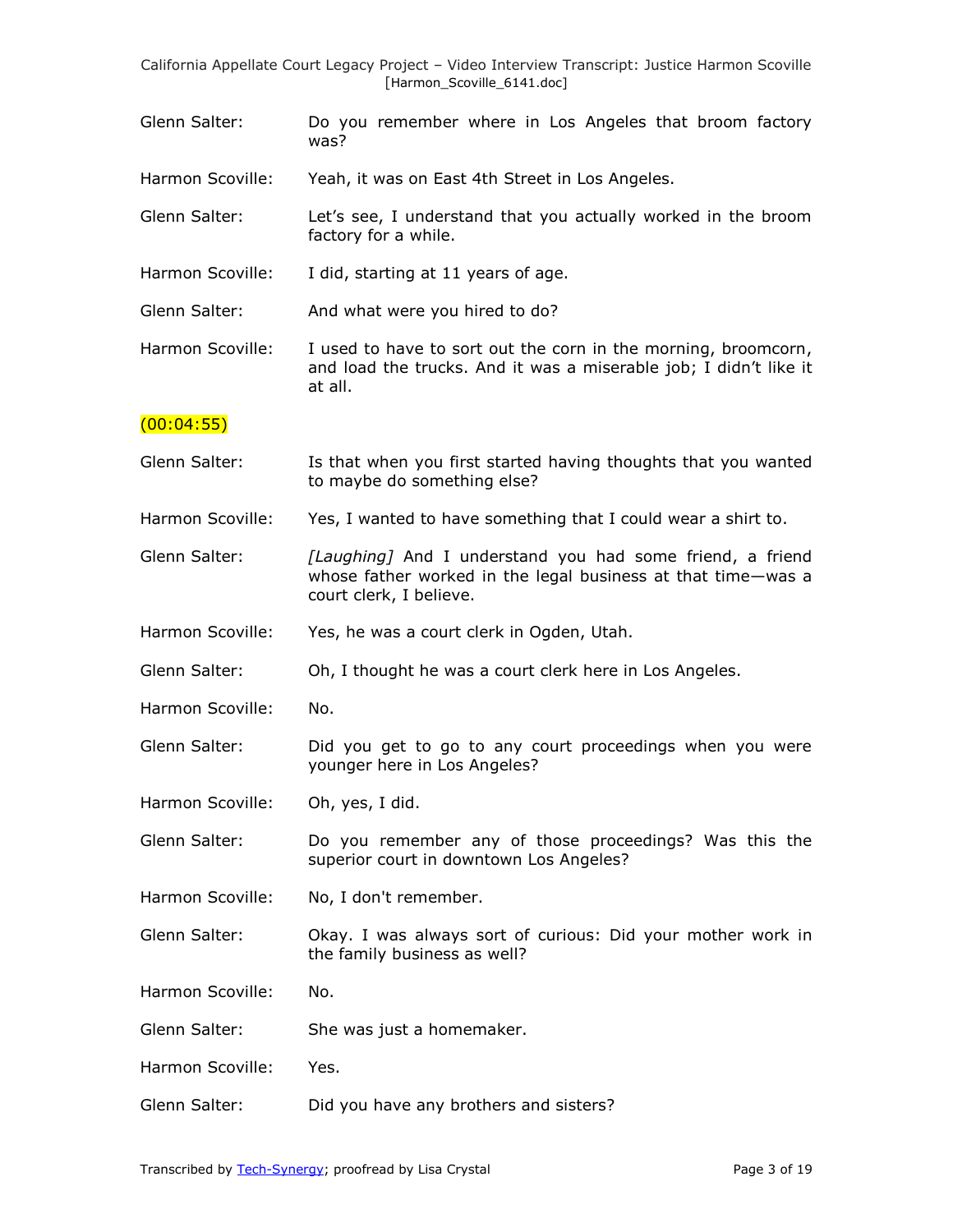- Harmon Scoville: I did. I had an older sister, Ruth, and a younger sister, Janet.
- Glenn Salter: I understand that you were very active in the Boy Scouts.
- Harmon Scoville: That's right.
- Glenn Salter: When did you start in the Boy Scouts?
- Harmon Scoville: Oh, as soon as I was old enough. I liked scouting. I liked the trips, I enjoyed the camaraderie of the scouting, and I stayed in scouting until I attained my Eagle rank, and stayed on longer.
- Glenn Salter: What type of trips did you take? You said you enjoyed trips?
- Harmon Scoville: All these were trips that we did in scouting.
- Glenn Salter: Were these field trips?
- Harmon Scoville: Field trips, yes.
- Glenn Salter: How many badges did you earn? Or did they have badges then?
- Harmon Scoville: Oh, yes, they had merit badges, and I had enough to get my Eagle award.
- Glenn Salter: How many badges did that take at that time?
- Harmon Scoville: Twenty-one, I think.
- Glenn Salter: Twenty-one.
- Harmon Scoville: And I had more than that.
- Glenn Salter: I understand you graduated from Los Angeles High School in 1940.
- Harmon Scoville: That's right.
- Glenn Salter: Did you have any favorite teachers or classes?
- Harmon Scoville: Oh yes, yes.
- Glenn Salter: Who was your favorite teacher?
- Harmon Scoville: I guess Miss [inaudible], probably. She taught Latin and English and languages.
- Glenn Salter: Was she sort of your mentor at the school?
- Harmon Scoville: I don't know that she was, but I sure enjoyed her.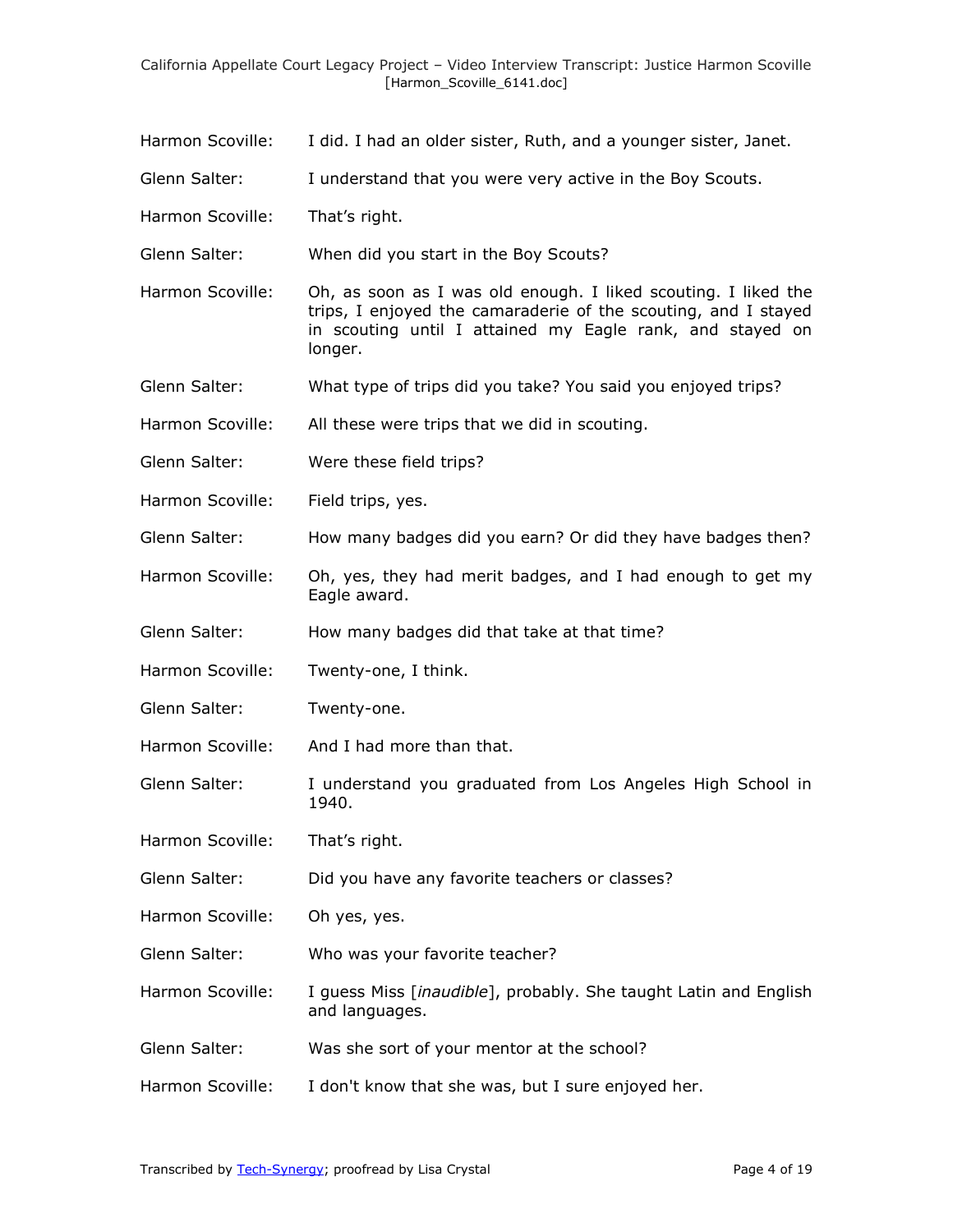- Glenn Salter: Did you participate in school in any extracurricular activities?
- Harmon Scoville: Oh, yes, I was debater. I was on the debate team.
- Glenn Salter: For how many years?
- Harmon Scoville: A number of years.
- Glenn Salter: These were local debates against other high schools?
- Harmon Scoville: Against other high schools, right.
- Glenn Salter: Did you do any athletics when you were in school?
- Harmon Scoville: No, except in the classes that they prescribed for us. I remember playing basketball, and they prescribed those classes for us.
- Glenn Salter: Any girlfriends, or do you want to talk about that? *[laughing]*
- Harmon Scoville: Oh, yeah, I liked some girls, but I was too busy—I had a paper route and got up early in the morning, and so I didn't do much dating.
- Glenn Salter: Okay, so the paper route, was that the *L.A. Times*?
- Harmon Scoville: The *L.A. Times*.
- Glenn Salter: I think you actually worked for the *Times* later on, didn't you?
- Harmon Scoville: I sure did.
- Glenn Salter: And you knew the Chandlers?
- Harmon Scoville: No, I didn't.

Glenn Salter: When you were in high school it was 1940; how aware were you and how aware were your classmates of the impending Second World War?

Harmon Scoville: I was in the office of the *Times* building when we first got word that Pearl Harbor had been bombed, and I remember the news came in. And I was there in the *Times* building at the time news came that Pearl Harbor had been bombed.

### $(00:10:05)$

- Glenn Salter: How did you respond to that?
- Harmon Scoville: Oh, I think that we were all very surprised.
- Glenn Salter: Were you thinking about enlisting at that point? Because you did at one point join the military.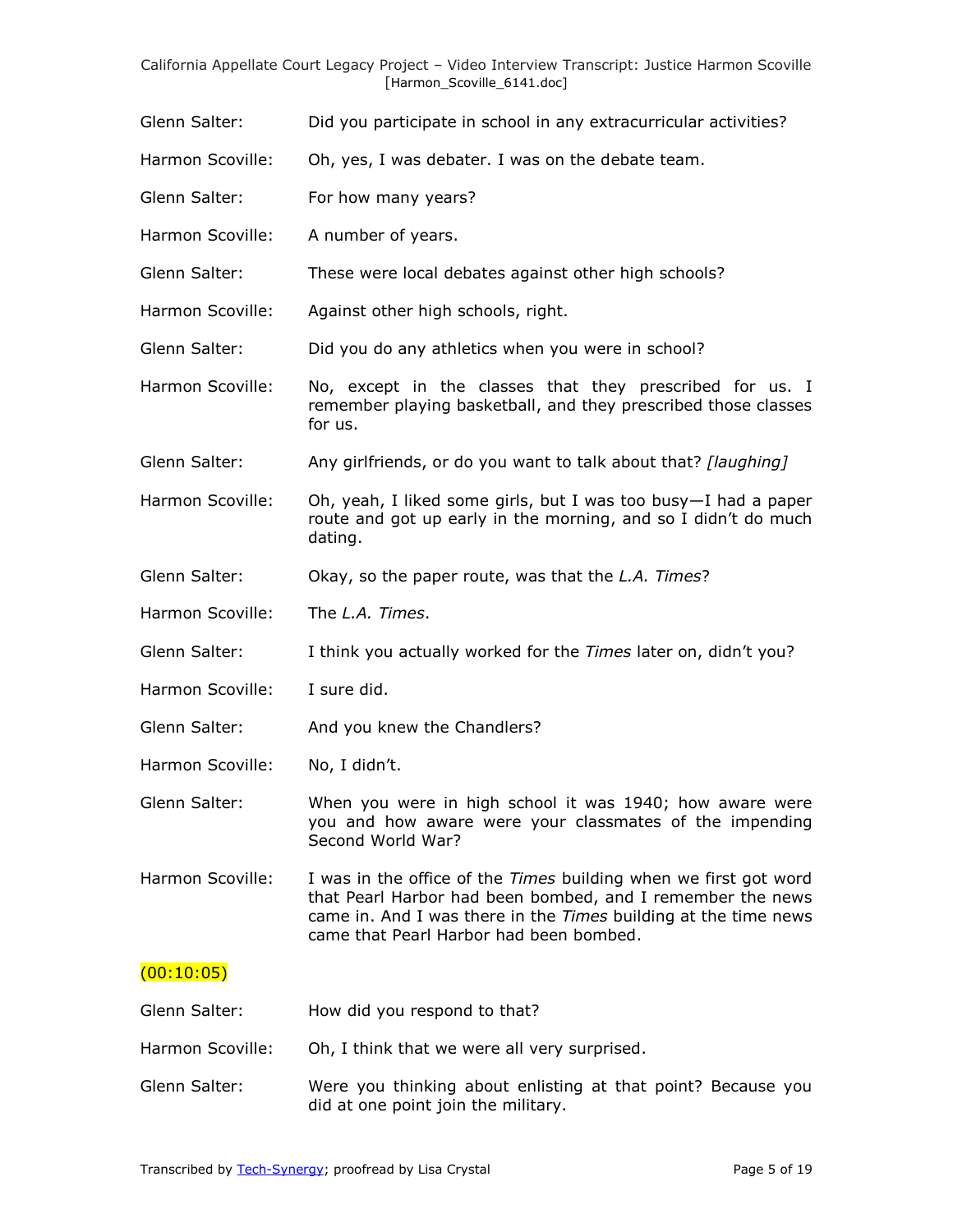Harmon Scoville: Oh, I did; it was later, later than that.

Glenn Salter: Did you go to UCLA right there?

Harmon Scoville: Yes, in 19—. I graduated from high school in 1960 and immediately started at UCLA.

Glenn Salter: And what was your major?

Harmon Scoville: I had three majors. I had military science and political science and public speaking. I had . . . they call it a general major.

Glenn Salter: How long were you in UCLA before you enlisted?

- Harmon Scoville: About a year and a half, because . . . yeah, it must have been a year and a half.
- Glenn Salter: What branch of service did you join?
- Harmon Scoville: Well, I was in ROTC, and so I stayed in the infantry.
- Glenn Salter: And where did you do your training?
- Harmon Scoville: Fort Benning, Georgia.
- Glenn Salter: Did you enjoy training?
- Harmon Scoville: Oh, the training was good at Fort Benning. We had a good instructor, but it was hot. However, I do remember that October was one of the nicest parts of the year.
- Glenn Salter: So how long were you in Fort Benning?
- Harmon Scoville: Till I graduated and got my commission.
- Glenn Salter: So you were in officer candidate school then?
- Harmon Scoville: Yeah.

Glenn Salter: And commissioned as a lieutenant.

Harmon Scoville: Right.

- Glenn Salter: And where was your first assignment?
- Harmon Scoville: At Camp Meade, Maryland.
- Glenn Salter: And what were your duties at that point?
- Harmon Scoville: Well, I was an officer and assigned to a company. And I remember going into the office of the commanding officer at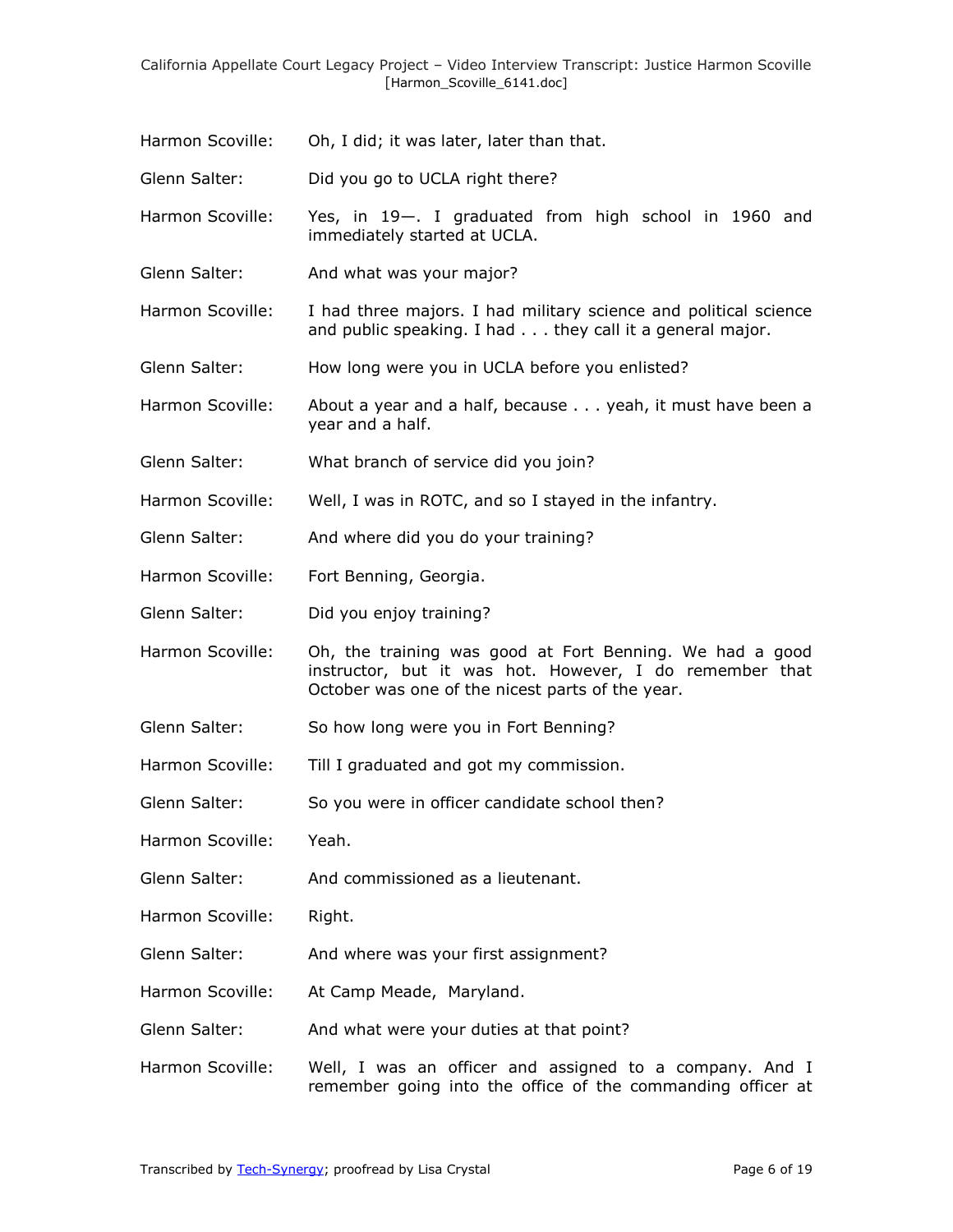> the time—it was a colonel, and the colonel was very nice to me. We took some trips together.

- Glenn Salter: You did eventually get sent over or shipped over to Germany at one point?
- Harmon Scoville: Yeah, I went to Germany.
- Glenn Salter: What year was that?
- Harmon Scoville: Would be '43.

Glenn Salter: And were you in the frontlines, or were you-

Harmon Scoville: No, I never . . . I didn't see any combat.

- Glenn Salter: When the war was over, I believe you were sent down to Nuremberg; is that correct?
- Harmon Scoville: Well, no, when the war ended I was in Germany and stayed in Germany for a while and attended the University of Heidelberg, because I enjoyed the scholastics and I enjoyed the University of Heidelberg. I had courses in German and in civics, and I just enjoyed it very much. And I lived, at that time we were stationed, near Munich.
- Glenn Salter: Did you ever get a chance to see . . . did you get a chance to get to Nuremberg for the Nuremberg trials?
- Harmon Scoville: No. I did not.
- Glenn Salter: When the war was over and after you were done in Heidelberg, you came back to the United States?
- Harmon Scoville: Yeah.
- Glenn Salter: And you went back to UCLA?

Harmon Scoville: Yes.

#### (00:15:00)

- Glenn Salter: Was there any professor or class at the university that sort of pointed you in the direction of going towards the law?
- Harmon Scoville: Well, I don't know that it was towards the law, but I had a professor in public speaking who I liked a lot—a lot. And I always remember the fact that he is one professor I expected an A in the course and he gave me a B; and so I wrote a letter to him. I always remember that; I regret that very much, because I deserved a B and I wanted an A. *[laughing]*
- Glenn Salter: *[Laughing]* I'm assuming he didn't change the grade.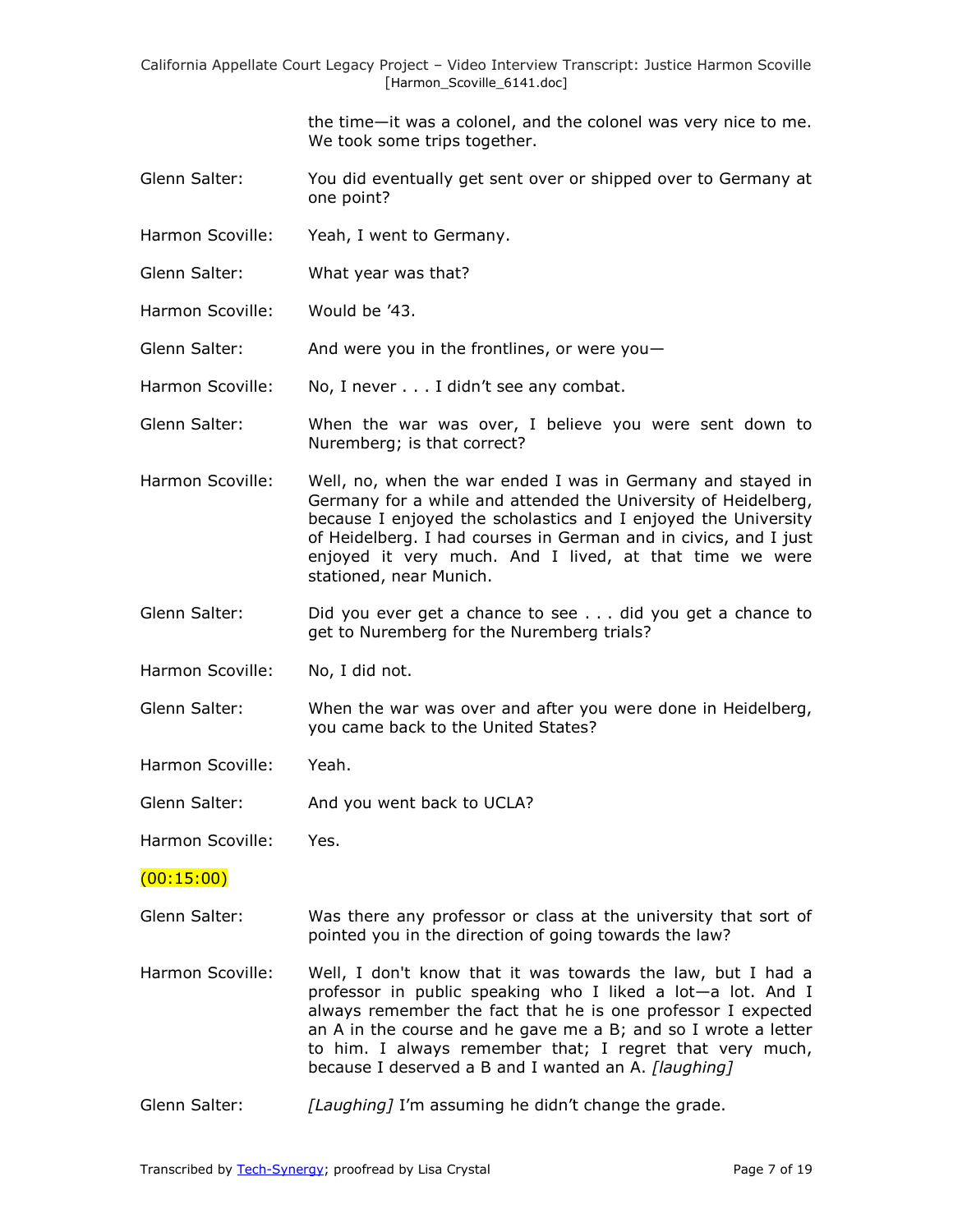- Harmon Scoville: No.
- Glenn Salter: Did he write back?
- Harmon Scoville: No.
- Glenn Salter: Why did you decide to go to law school?
- Harmon Scoville: Well, from the time I was 14, I wanted to be a lawyer. I didn't want to be a doctor, and I didn't want to be in school all the time, and so I really enjoyed being a lawyer.
- Glenn Salter: Now, you went to Stanford Law School?
- Harmon Scoville: Yeah.
- Glenn Salter: Graduated in 1950. Why did you choose Stanford Law School? It's a great law school, but why Stanford?
- Harmon Scoville: I think it was one of the best in the country. At that time Stanford was the best in the country. We outranked and beat out Harvard. And so it was Harvard and Stanford, and I chose Stanford.
- Glenn Salter: So you were accepted at Harvard too?
- Harmon Scoville: Yes.
- Glenn Salter: Did you enjoy your law school years?
- Harmon Scoville: Oh, very much.

Glenn Salter: What was it about law school that excited you?

- Harmon Scoville: It was the companionship of a lot of the other attendees, and it was the fact that I wanted to be a lawyer that kind of spurred me on to stay in law school.
- Glenn Salter: They always tell stories of about that time, the late '40s, early 1950s, that when you would go to law school, the first lecture would be "Look to the left, look to the right; those people won't be here three years later."
- Harmon Scoville: Yup, that's right.
- Glenn Salter: Did they give you that lecture?
- Harmon Scoville: Yeah, I had that: "Look to the left, look to the right, and only one of you is going to stay.‖ *[laughing]*
- Glenn Salter: How many were in that entering class?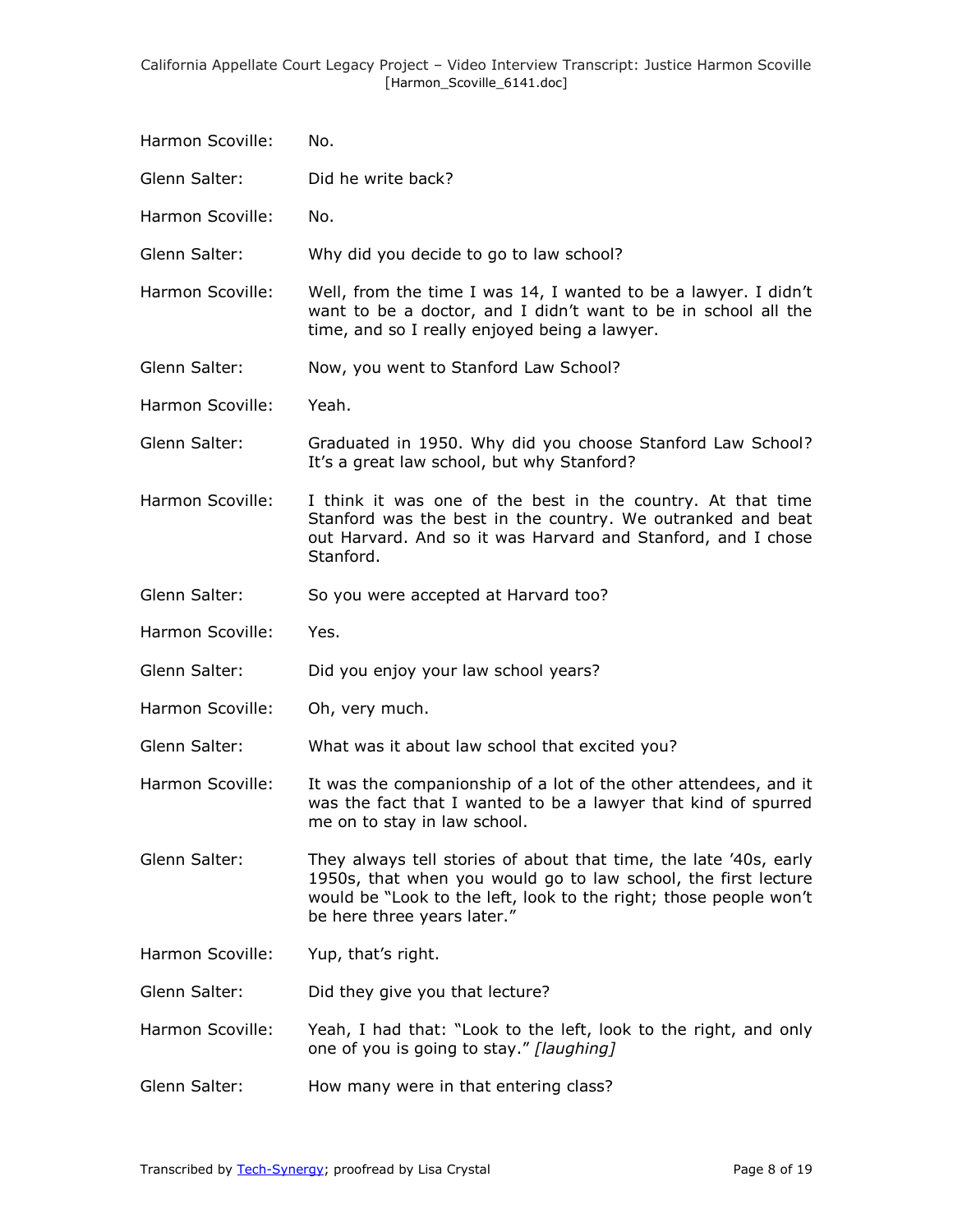- Harmon Scoville: I think there were about 150.
- Glenn Salter: And how many did eventually graduate, do you remember?
- Harmon Scoville: Just about a third of us.
- Glenn Salter: So they were accurate.
- Harmon Scoville: Yup.
- Glenn Salter: Were the two next to you, were they the ones who were gone?
- Harmon Scoville: I don't know.
- Glenn Salter: Now, I understand that you actually . . . this is also when you worked at the *L.A. Times*.
- Harmon Scoville: Oh, when I came out of the Army, I asked for a job at the *L.A. Times*, because I needed the money for schooling. I needed the money for tuition, books; and so I asked for the job and they gave it to me.
- Glenn Salter: And what were you doing at the *L.A. Times*?
- Harmon Scoville: I was what they called a road ben—in other words, I went around and checked on a lot of the things that were done in the delivery of the *Times*.
- Glenn Salter: And was this during the summertime, then, before school?
- Harmon Scoville: Well, I worked full time and I worked during school, too, and I went to UCLA and worked at the *Times*.
- Glenn Salter: Now, once you went to Stanford, did you continue working at the *Times*?
- Harmon Scoville: No, I did not.
- Glenn Salter: When you graduated from law school, you came back to Los Angeles to work for a law firm?
- Harmon Scoville: That's right, yeah, Trippet, Newcomer, Yoakum & Thomas.

### (00:20:02)

- Glenn Salter: And what was life like for a young attorney, fresh out of the best law school in the country?
- Harmon Scoville: Well, I thought it was pretty good. We had a good boss, I remember the law firm Trippet, Newcomer, Yoakum & Thomas, and it was good.
- Glenn Salter: What type of, what area of, law did you practice?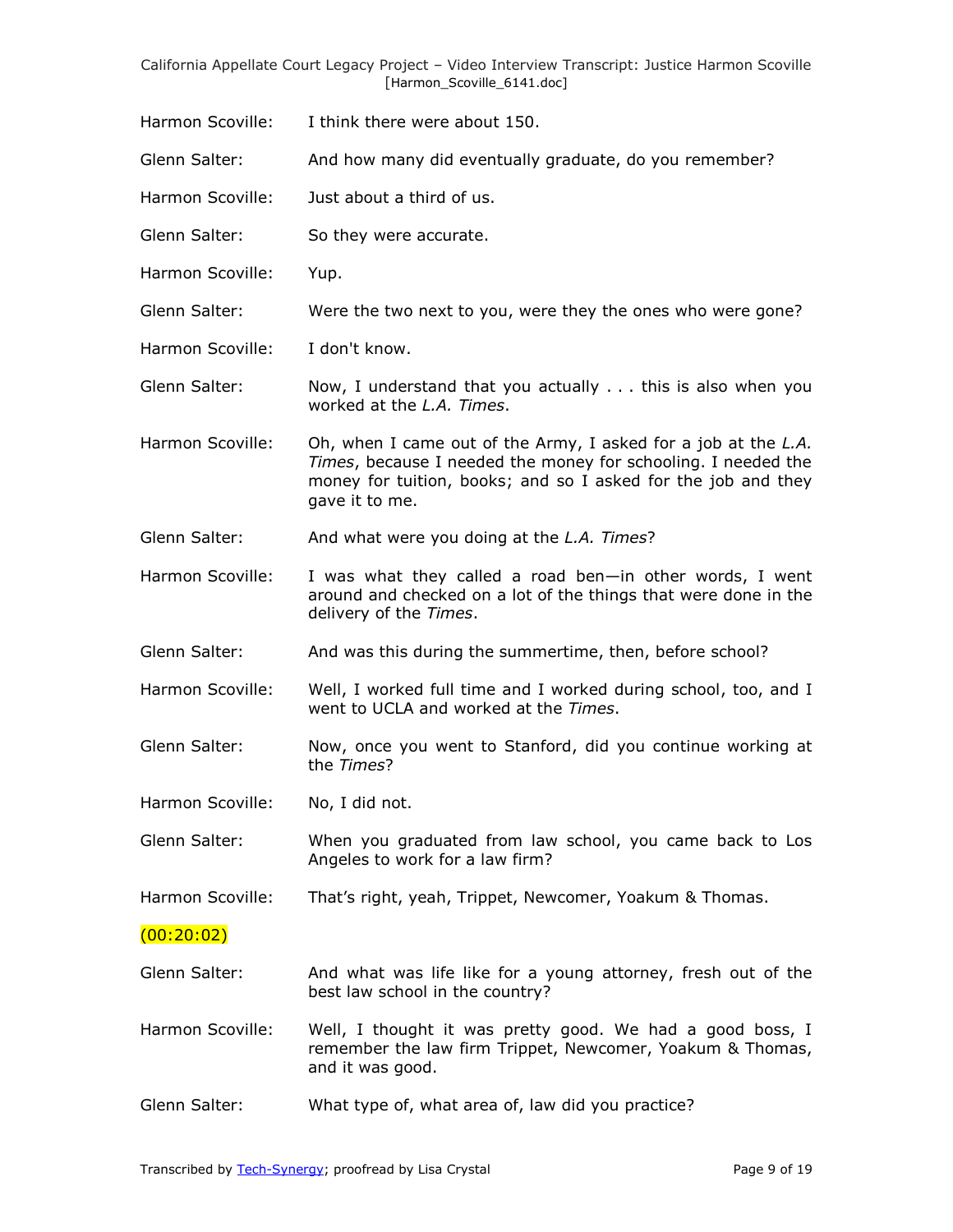Harmon Scoville: It was all civil; I didn't go into the criminal field.

Glenn Salter: Did you get an opportunity to go to court those first years?

Harmon Scoville: Yes, sure did.

- Glenn Salter: Do you remember that first time you walked into court? Most lawyers do.
- Harmon Scoville: I'm trying to think what case it was, because we had a number of cases that we went to court on; I just don't recall the name of the case.
- Glenn Salter: At the time lawyers weren't paid as well as they are today.
- Harmon Scoville: Oh, no.
- Glenn Salter: What salary did you get or did you have to start off with?
- Harmon Scoville: We started at \$275 a month. That was it, \$275 a month, and then it went up to \$300, then \$350, \$400.
- Glenn Salter: Did you have to buy a hat?
- Harmon Scoville: *[Laughing]* No.
- Glenn Salter: I was told by a lot of attorneys that back in that time the first thing they made you do is buy a hat; all lawyers wore hats, so—
- Harmon Scoville: This was in the San Francisco area, where they didn't do that. I was not in that area where we had to buy hats.
- Glenn Salter: You at some point moved down to Orange County. Was there . . . why did you come to Orange County?
- Harmon Scoville: I was offered a job with a law firm in Orange County, and I accepted; I came down, started working in Orange County.
- Glenn Salter: Did you enjoy that move? Do you think it was a good move?
- Harmon Scoville: It was a good move, yeah.
- Glenn Salter: Smaller county?
- Harmon Scoville: Yeah.
- Glenn Salter: Chance to go to court?
- Harmon Scoville: Yeah.
- Glenn Salter: What did you think of the Orange County judges?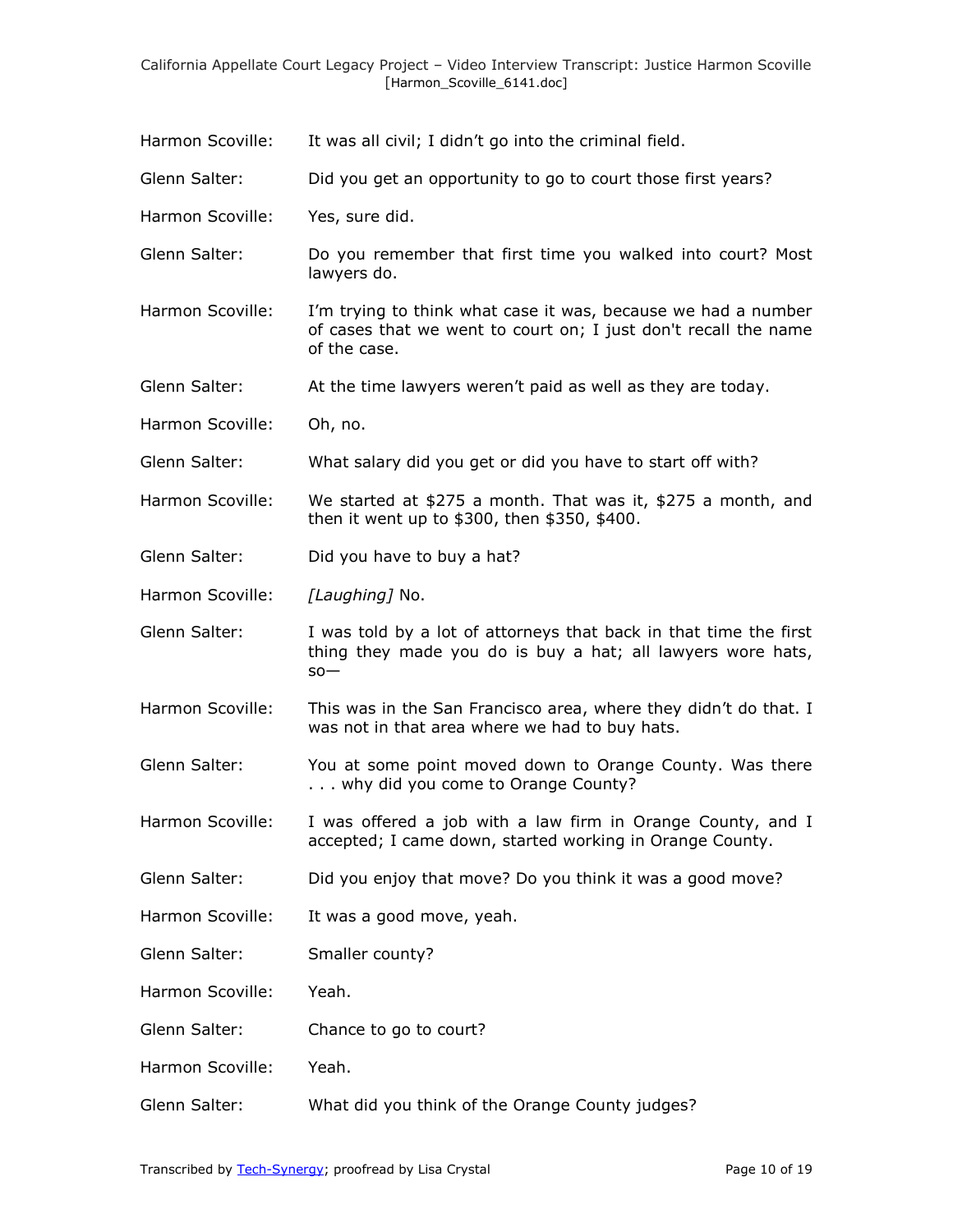- Harmon Scoville: I thought they were good—very good, very good judges.
- Glenn Salter: Did you at that point see maybe yourself being a judge?
- Harmon Scoville: Yes.
- Glenn Salter: Were there any cases that you remember that were, or any court situations that come back to mind, about the way judges handled their court or maybe didn't handle it as well as they should have?
- Harmon Scoville: Yeah, yeah, there were.
- Glenn Salter: It seems to me one time some judge didn't want to read your brief after you had spent time and effort on it.
- Harmon Scoville: Yeah, that's true.
- Glenn Salter: Can you name that judge, or should we keep that anonymous at this point?
- Harmon Scoville: Oh, no, we keep it anonymous.
- Glenn Salter: Did he tell you actually he just wouldn't read your brief?
- Harmon Scoville: I don't remember the specific words.
- Glenn Salter: I think there was another time, too, wasn't there, where some judge kept a lot of attorneys waiting in court while he heard just one motion?
- Harmon Scoville: Yes, I remember that judge. He heard about 16 cases and just kept us all waiting, and then finally went back, followed his calendar.
- Glenn Salter: How did that . . . what did you think about it?

Harmon Scoville: I didn't like that. I thought that a judge shouldn't do that; I thought a judge should handle his cases and take them in order and dispose of them.

- Glenn Salter: I assume by now you must have been married. Were you married at this point?
- Harmon Scoville: I was married, yes.
- Glenn Salter: And children?

# (00:25:00)

Harmon Scoville: I had three and . . . well, actually, I had five.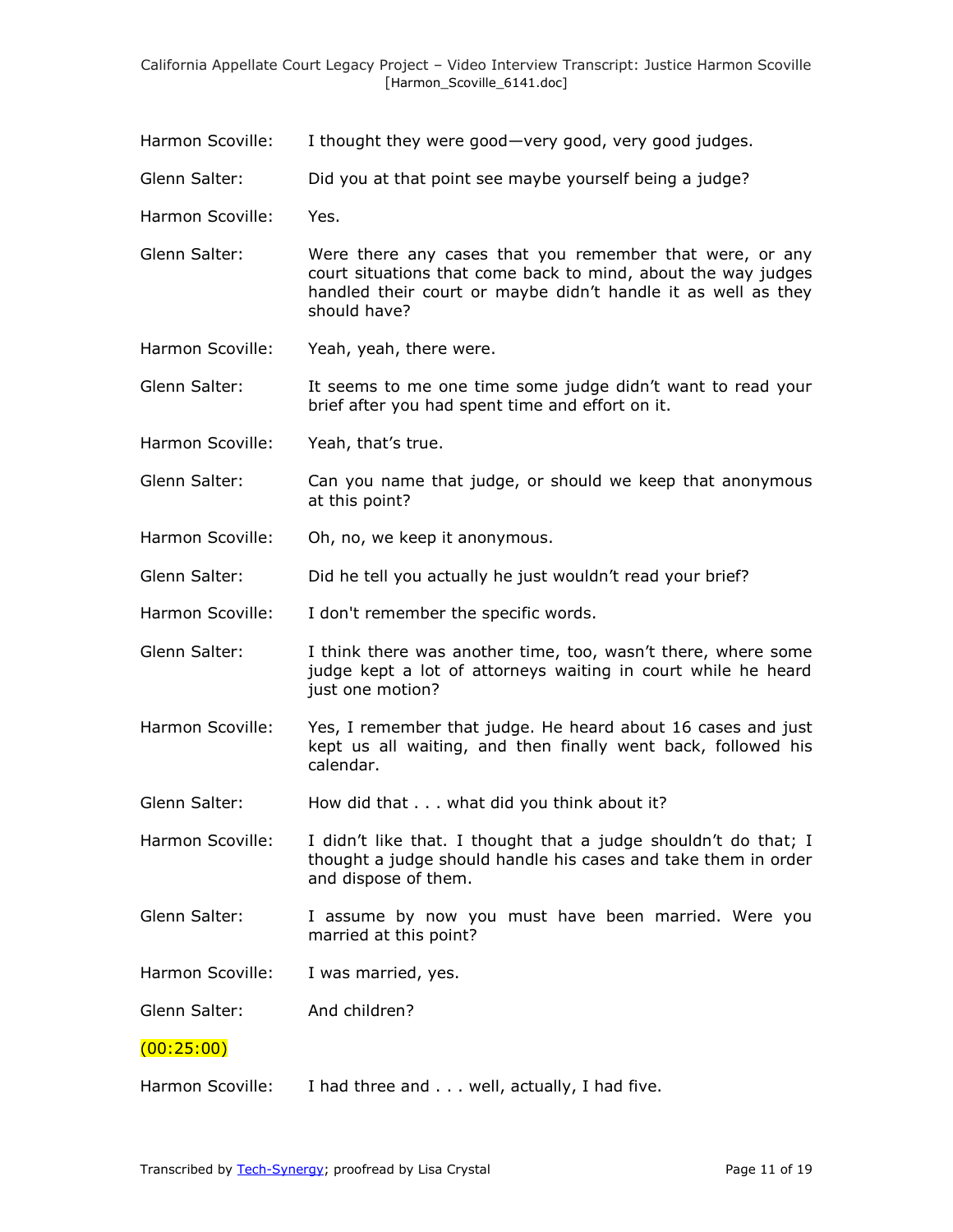- Glenn Salter: Five children. Now, you were appointed to the municipal court bench in 1967, I believe; at the time, the appointment process was a little different than it is today.
- Harmon Scoville: No, I didn't make an application.
- Glenn Salter: Can you tell us what happened?
- Harmon Scoville: Well, I had been working in politics and was very active in the Republican Party in politics; and when Reagan came, he just named me to the bench. And then after that I applied for superior court, and I did make an application for that.
- Glenn Salter: Well, I believe, on the one to the municipal court, didn't you just get a phone call from somebody asking if there was maybe some interest on your part?
- Harmon Scoville: Yeah, just a phone call from the appointments secretary, and that was all.
- Glenn Salter: What type of cases did you work on, on the municipal court?
- Harmon Scoville: In municipal court it was mainly a lot of traffic, because back in those days the municipal court handled traffic cases, so we had traffic cases.
- Glenn Salter: I assume you enjoyed going to the superior court?
- Harmon Scoville: Oh, very much, yeah.
- Glenn Salter: I understand that when you were in the superior court you believed very much in the settlement process.
- Harmon Scoville: That's the case; that's true.
- Glenn Salter: It's also been said that you settled more than half the cases that were sent to you.
- Harmon Scoville: I think so.
- Glenn Salter: What do you think makes a good settlement judge?
- Harmon Scoville: A judge that will listen to both sides, be fair, and make an equitable decision.
- Glenn Salter: What type of attorneys do you think do best in that setting?
- Harmon Scoville: Ones that are willing to negotiate and compromise and want a settlement; if an attorney doesn't want a settlement, you're not going to get it.
- Glenn Salter: Are there any tricks that the judge has to know when an attorney may be saying one thing, such as "I won't settle," but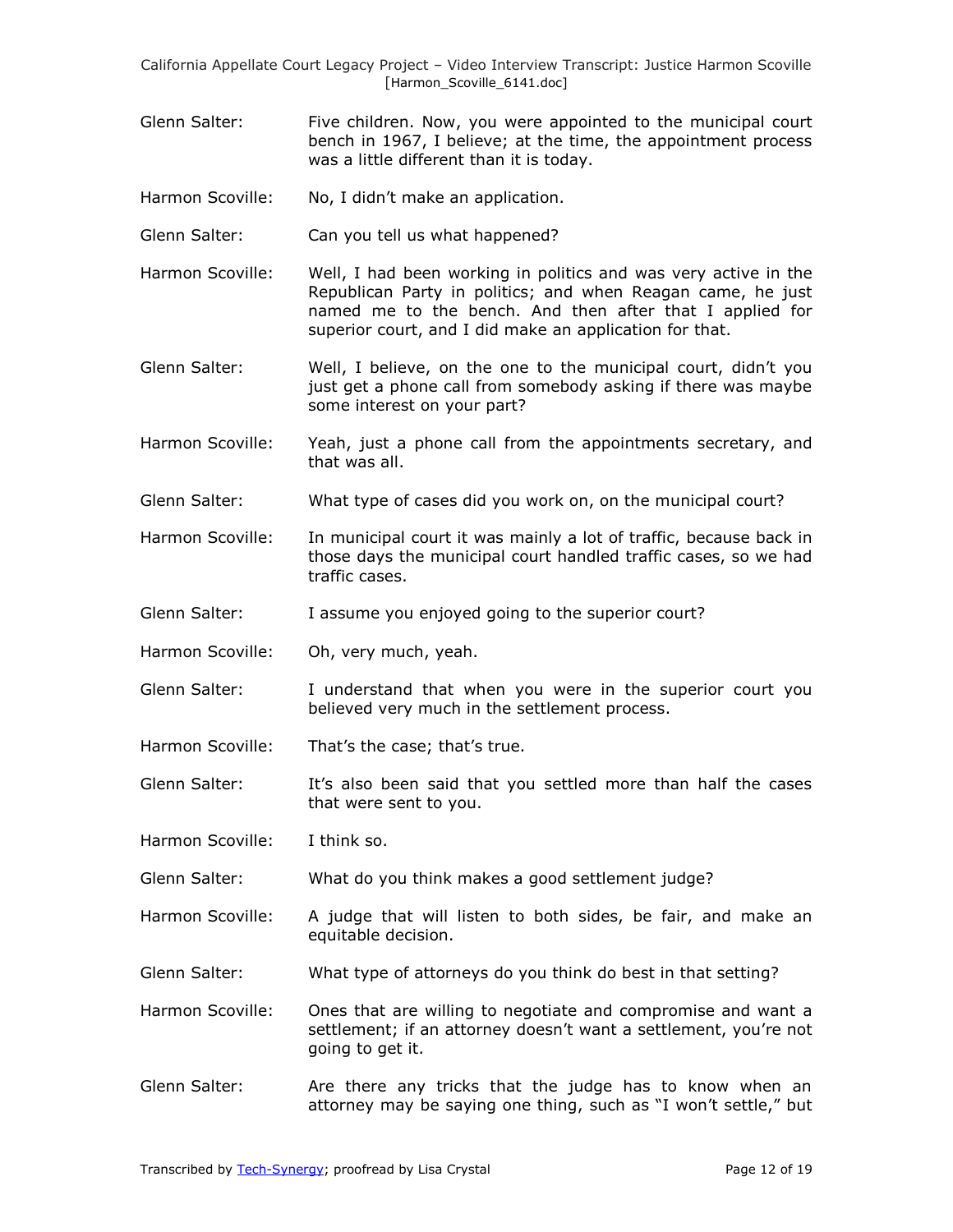> they are willing to settle? How do you know that a case will settle?

- Harmon Scoville: Well, you sense it after being on the bench for a while. You sense it from different attorneys and then you know them by their experience and by name. But we had a lot of cases that we settled.
- Glenn Salter: Orange County was a pretty small legal community at the time.
- Harmon Scoville: Yeah.
- Glenn Salter: Did you attend a lot of bar functions?
- Harmon Scoville: Yes, sure did.
- Glenn Salter: Did you ever become president of the Orange County Bar Association?
- Harmon Scoville: No.
- Glenn Salter: You have also been quoted at one point as saying that you have a—
- Scott Scoville: You were for a short time, weren't you, then you got appointed? Weren't you president of the Orange County bar for, like, a short period and then you got elevated to judge?
- Harmon Scoville: Oh, I quess that was true. There was a period of time that I was appointed and then was elevated.
- Glenn Salter: You have also been quoted as saying that you have great faith in the jury system.
- Harmon Scoville: I do.

Glenn Salter: But sometimes juries get it wrong.

- Harmon Scoville: That's right.
- Glenn Salter: There was a case, I believe a paternity case, and you set aside a verdict. Do you remember that case?
- Harmon Scoville: Not particularly.
- Glenn Salter: There was a woman who testified that a man was the father, and the jury found that true. And do you remember setting aside that case, that verdict?
- Harmon Scoville: No. But I know that I did. *[laughing]*
- Glenn Salter: You were vindicated in that case, too.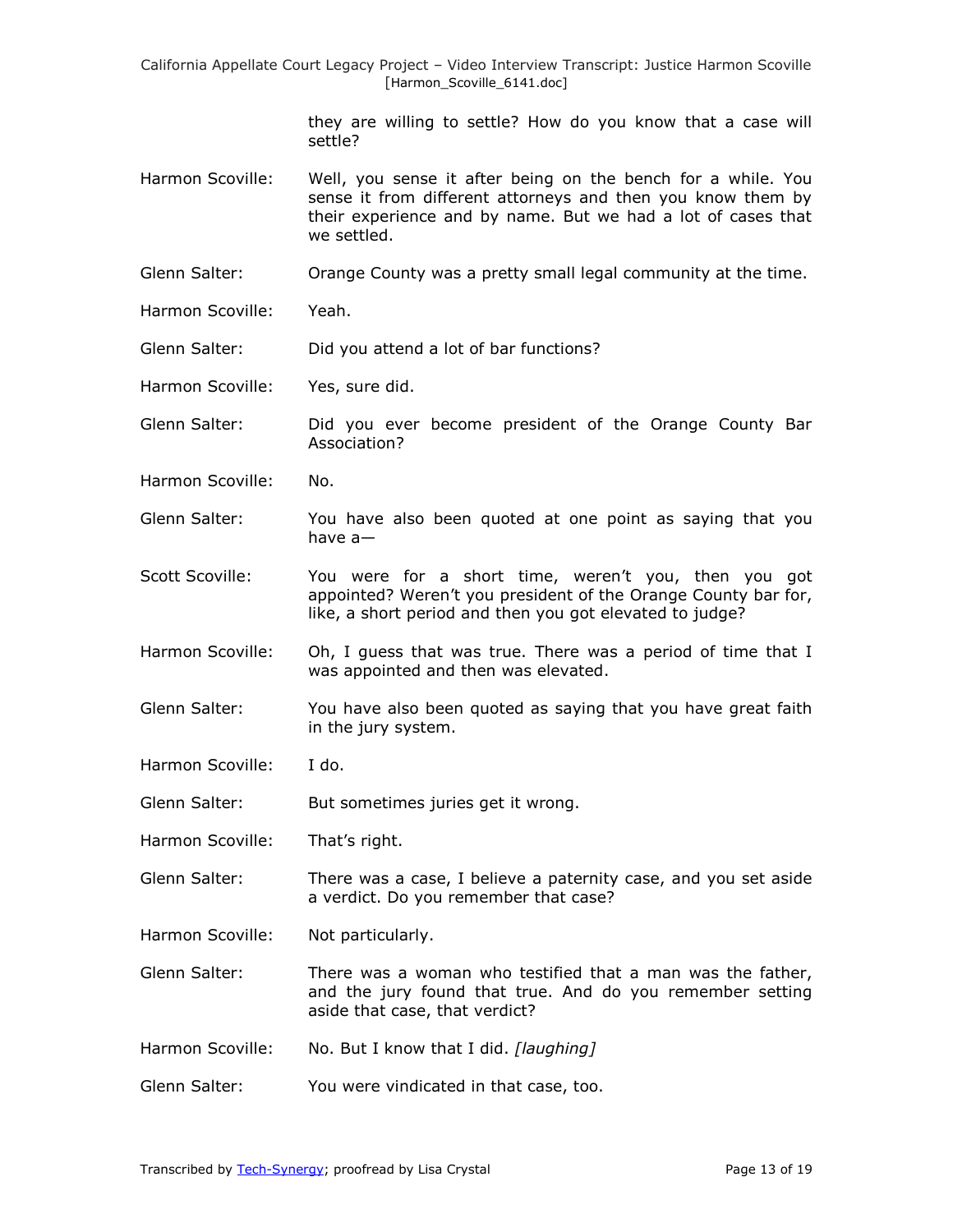Harmon Scoville: Yes.

Glenn Salter: The DA had investigated further after you set that aside.

 $(00:29:56)$ 

Harmon Scoville: I set it aside and he did investigate it further and found that I was right.

Glenn Salter: That she had lied. You also brought a rather innovative approach to jury selection to Orange County, bringing in panels of 18 instead of panels of 12.

Harmon Scoville: Yeah.

Glenn Salter: Do you remember where you picked up that idea?

Harmon Scoville: No, no, but it made sense to me to have panels that could function better.

Glenn Salter: How did the attorneys respond the first time you made that suggestion?

Harmon Scoville: Well, I think they liked it.

Glenn Salter: Do you think in the long run it worked out well?

Harmon Scoville: I think so.

Glenn Salter: Did any other judges in the superior court take up your idea?

Harmon Scoville: No, not that I can think of.

Glenn Salter: You had a case one time with an 11-year-old boy who had AIDS.

Harmon Scoville: Oh, yeah, I did.

Glenn Salter: Can you tell us a little bit about that case?

Harmon Scoville: Well, it was a landmark case, and it was the first case that we had had in Orange County involving AIDS.

Glenn Salter: Somebody didn't want him in school, I think.

Harmon Scoville: Yeah, school district didn't want him, but I ordered that he be there, and so that was against the times.

Glenn Salter: I think if there was one thing everybody knew about you in terms of coming to court, was punctuality.

Harmon Scoville: Yeah, I tried to always be prompt.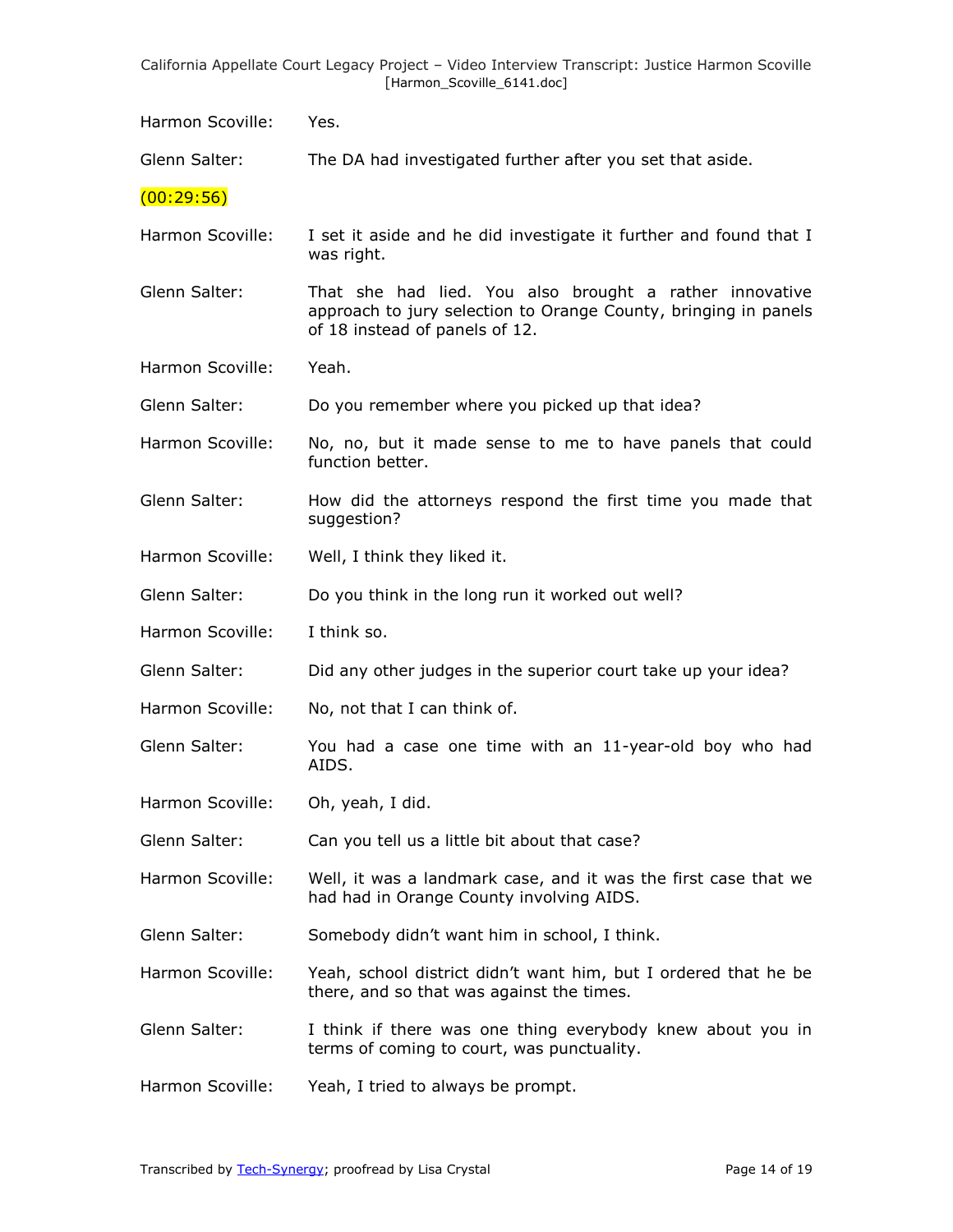- Glenn Salter: Story was that you would wait until the second hand would hit 12 and then you would be on the bench.
- Harmon Scoville: Yup, that's about right.
- Glenn Salter: There is also a story of one time when you were on the Court of Appeal that only two of you came out for the panel and that the third justice came running out about five minutes later and that you never said a word to counsel; you just let the scene unfold and everybody knew what was going on.
- Harmon Scoville: Yeah. I don't remember that.
- Glenn Salter: You were the presiding judge of the superior court there for a couple of years.
- Harmon Scoville: Yes, I was.
- Glenn Salter: Did you enjoy that position?
- Harmon Scoville: Oh, very much.
- Glenn Salter: What was it about doing that that you liked as opposed to being in the trial court trying cases?
- Harmon Scoville: Well, you had the opportunity to assign cases; and that, I thought, was a good thing.
- Glenn Salter: Do you remember how many judges there were in the superior court at that time?
- Harmon Scoville: About 26.
- Glenn Salter: And you had the Department One calendar, too. What transpired in Department One? We don't have a Department One anymore with our direct calendaring systems. How were cases assigned at that point?
- Harmon Scoville: Well, by the time the case was filed they could tell what it was—whether it was domestic or criminal or civil—and I think that we picked up from there. I don't remember anything further.
- Glenn Salter: But you enjoyed being the presiding judge?

Harmon Scoville: I sure did.

Glenn Salter: You were nominated in 1988 to replace Justice Trotter as the presiding justice of the Court of Appeal in Santa Ana.

Harmon Scoville: That's true.

Glenn Salter: Is that something that you wanted?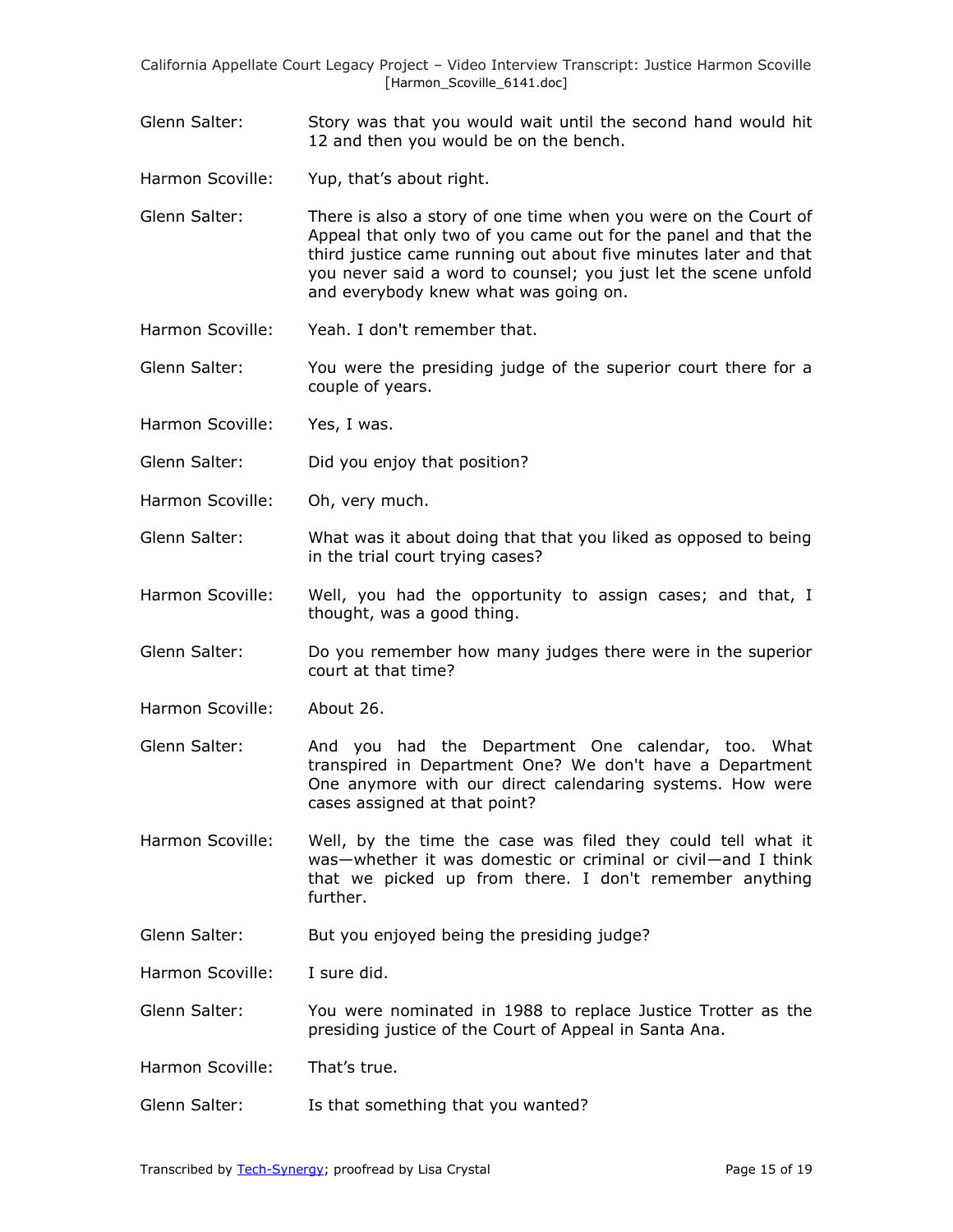Glenn Salter: What was it about being an appellate justice that appealed to you?

Harmon Scoville: Well, the fact that you could make decisions and have the camaraderie and the association with the other justices.

### (00:34:58)

Glenn Salter: Do you feel that it was a collegial environment at the Court of Appeal?

Harmon Scoville: Yes.

Glenn Salter: What did you enjoy most about being a presiding justice?

- Harmon Scoville: Oh, I think we had the flexibility of picking and choosing cases.
- Glenn Salter: Did you enjoy the give and take that occurred between justices on particular cases?
- Harmon Scoville: Yes, I think that the justices spoke their minds and would tell the audience, the spectators there in the audience, what their opinions were.
- Glenn Salter: Did you enjoy the writing process of being an appellate justice?
- Harmon Scoville: Yes, as long as I had good clerks like you.
- Glenn Salter: Well, thank you; although Megan, I think, was very good.
- Harmon Scoville: Well, you were good too.
- Glenn Salter: Oh, I appreciate that. You know, you were always known for bringing donuts around the court?
- Harmon Scoville: Yeah, that's true.
- Glenn Salter: Did you pick that up from your days as a settlement conference judge?

Harmon Scoville: Probably.

- Glenn Salter: That was always one of the great parts of the day, coming here and eating donuts.
- Harmon Scoville: Yes.
- Glenn Salter: You remember, you had a secretary by the name of Marian?
- Harmon Scoville: Sure do.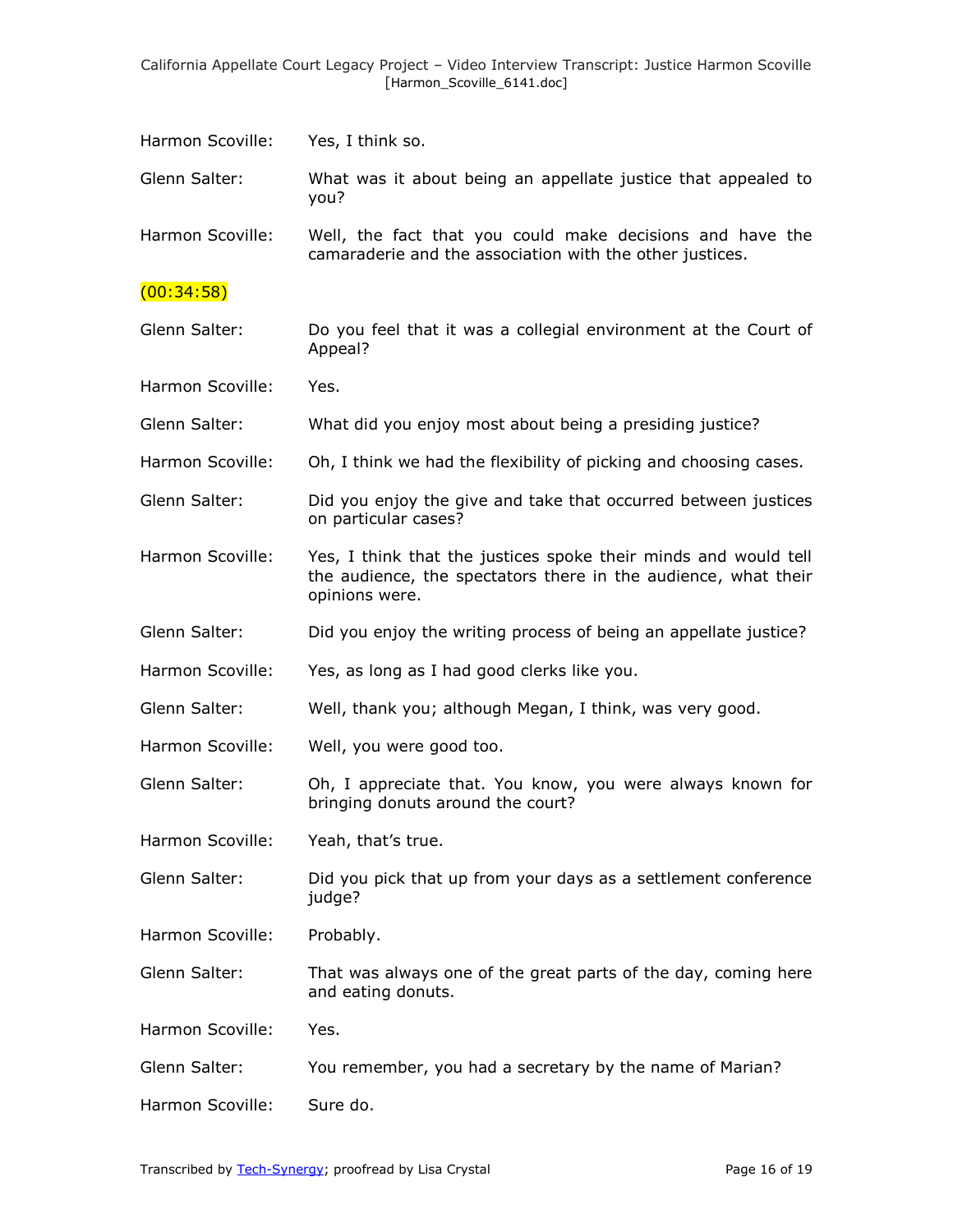- Glenn Salter: English woman.
- Harmon Scoville: Yes.
- Glenn Salter: Very formal.
- Harmon Scoville: Yes.
- Glenn Salter: How did you get along with her? How do you think the two of you fit together?
- Harmon Scoville: I thought we did very well. I liked her, and I think she liked me. I thought we got along well.
- Glenn Salter: Those were good days. There were some interesting arguments at the court. What part of the oral argument process did you enjoy?
- Harmon Scoville: The summations.
- Glenn Salter: Were there any particular attorneys or arguments that you really thought exemplified what it meant to be an appellate attorney?
- Harmon Scoville: Not that I can think of right now.
- Glenn Salter: You wrote a number of published opinions in all different areas of the law.
- Harmon Scoville: Yes.
- Glenn Salter: One of the ones that, although I'm not sure you would call it the most significant case, but one that was of interest to me was—I don't know if you remember it—involved a traffic court clerk who was taking money but not depositing it with the county. Do you remember that case?

Harmon Scoville: No.

- Glenn Salter: He was charged with bribery as well as embezzlement.
- Harmon Scoville: Yeah.
- Glenn Salter: He was actually, I think he was convicted of both of those, and you set aside the one, basically saying, "You can do one but you can't do both."
- Harmon Scoville: Yeah.
- Glenn Salter: What was your reaction in terms of setting aside criminal convictions?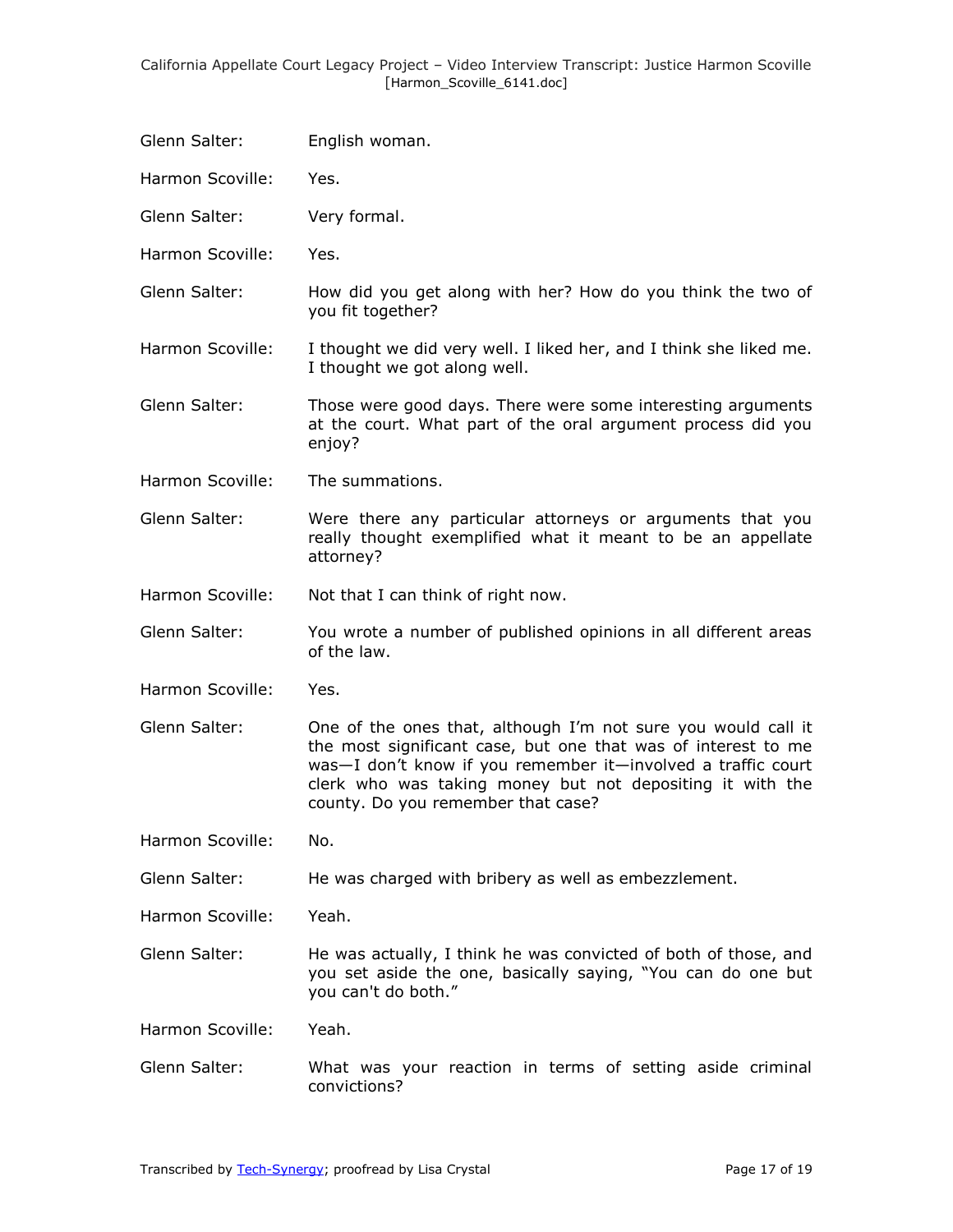- Harmon Scoville: I did it very carefully, because I felt that the jury, if they had decided one way, that should probably stand. I was very much in favor of a jury verdict; but when I had a case before me that was out of line, then I didn't hesitate to set it aside.
- Glenn Salter: You were on the court for a little over two years and then decided to take another job with the Buck Trust as a special master.
- Harmon Scoville: Yes.

Glenn Salter: Who talked you into moving on to the Buck Trust?

Harmon Scoville: I think it was probably Homer Thompson.

Glenn Salter: And what was the big selling point? Why was he interested in moving you, as opposed to somebody else, up to the special master?

Harmon Scoville: I don't know.

- (00:39:58)
- Glenn Salter: He used to indicate that he was very respectful of your settlement abilities and your abilities to deal with people.
- Harmon Scoville: Yeah.
- Scott Scoville: Were you and Homer classmates?
- Harmon Scoville: Yes, we were classmates at Stanford.
- Scott Scoville: He was a retired judge, right?
- Harmon Scoville: Yes.

Glenn Salter: You were a judge for a lot of years. What advice would you, based on your years of experience, give to a new judge, newly appointed judge?

- Harmon Scoville: Listen carefully to all of the facts of the case, and then weigh both sides and give both sides your best shot. You've got to be fair on both sides.
- Glenn Salter: How about patience?
- Harmon Scoville: You've got to have patience.
- Glenn Salter: Is that sometimes difficult to do?
- Harmon Scoville: No.